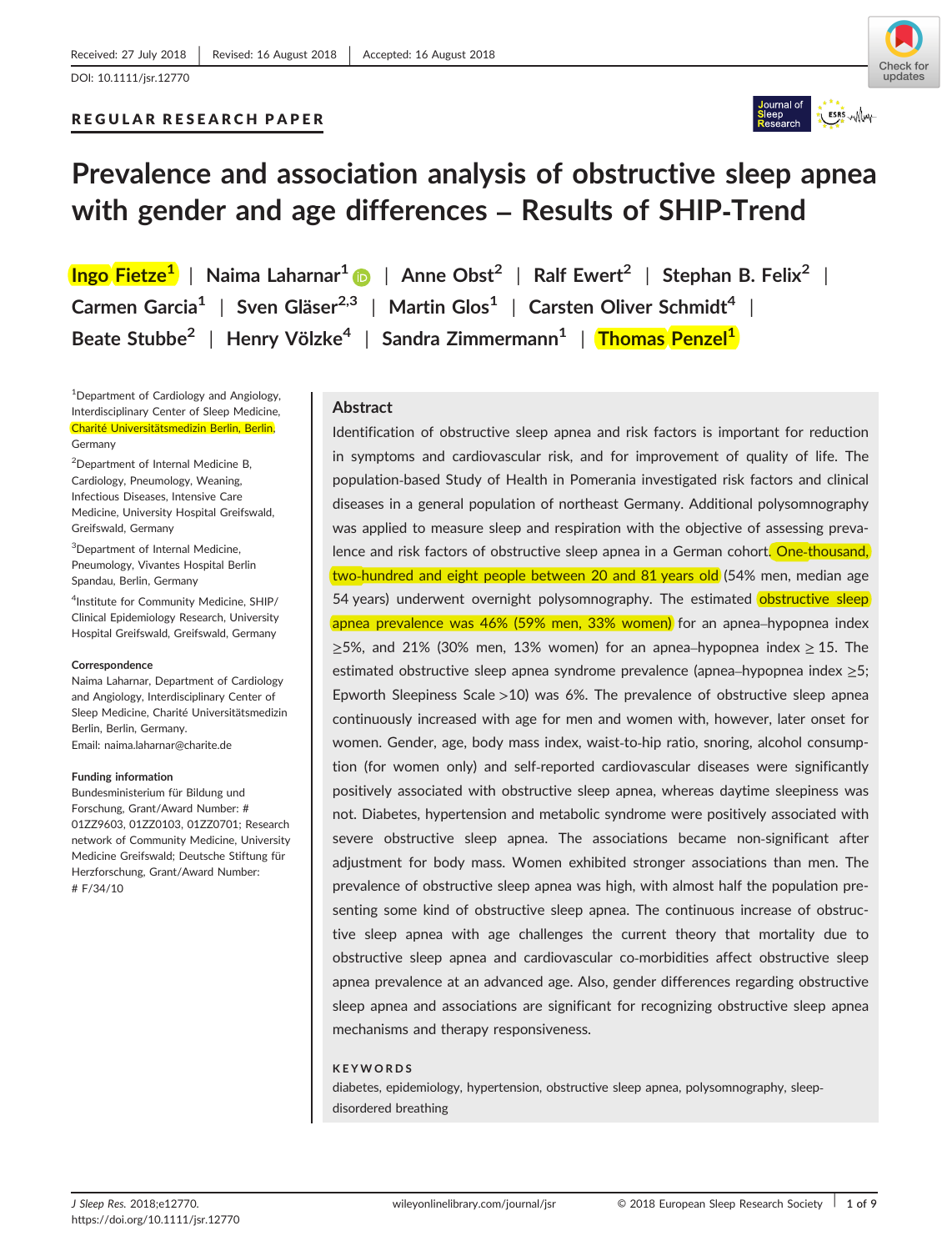

# **1** | **INTRODUCTION**

Obstructive sleep apnea (OSA) – a common form of chronic sleep‐ disordered breathing caused by recurrent upper‐airway collapse during sleep – is an increasingly prevalent public health problem. Older age, male gender and obesity are risk factors. Snoring and daytime sleepiness are the main symptoms (Senaratna et al., 2016). Sleep questionnaires such as the Epworth Sleepiness Scale (ESS) are used to assess symptom severity. However, not all patients with OSA present with these symptoms (Rosenthal & Dolan, 2008). A reliable diagnosis requires overnight polysomnography (PSG) in which sleep is recorded, breathing events scored and the apnea– hypopnea index (AHI) calculated to define the severity of sleep‐disordered breathing (Iber, Ancoli‐Israel, Chesson, & Quan, 2007). The prevalence of OSA is high, but estimates vary greatly based on the time of study, sample size, age, techniques, scoring criteria and population (Senaratna et al., 2016). The prevalence has increased over the years due to more sensitive recording techniques, change of scoring definitions, increased obesity prevalence and longer life expectancy (Flegal, Carroll, Kit, & Ogden, 2012; World Mortality Report, 2013). The Swiss HypnoLaus study has until now presented the highest prevalence estimate (72%, AHI  $\geq$  5; Heinzer et al., 2015).

Obstructive sleep apnea is associated with car accidents, depression, diabetes, metabolic syndrome, atherosclerosis, hypertension, stroke, arrhythmias and heart failure. While studies have shown that untreated OSA increases morbidity and mortality risks (Heinzer et al., 2015; Newman et al., 2001), recent studies have also shown that the most common treatment of OSA (i.e. use of a continuous positive airway pressure mask) might not reduce cardiovascular risk (McEvoy et al., 2016; Yu et al. 2017). Nevertheless, several studies have shown a positive effect of OSA treatment on cardiovascular disease (CVD) and, especially, early diagnosis and treatment of OSA have been shown to reduce symptoms and cardiovascular risk (Maurer, 2008). However, assessment of OSA with PSG is expensive and time‐consuming. In at least 80% of cases, OSA remains undiagnosed (Peppard et al., 2013). International comparisons identified a high prevalence of risk factors, including hypertension, obesity, diabetes and metabolic syndrome in Germany (Meisinger et al., 2006; Schipf et al., 2012; Wolf‐Maier et al., 2003). The Study of Health in Pomerania (SHIP) is a population‐based project, designed to assess prevalence, incidence and associations of common risk factors, subclinical disorders and clinical diseases in northeast Germany (Völzke et al., 2011). While the initial cohort (SHIP‐0, 1997–2001) did not investigate sleep, the second cohort (SHIP‐Trend), conducted between 2008 and 2012, included laboratory‐based PSG (Stubbe et al., 2016).

The goals of the SHIP-Trend sleep study were to estimate OSA prevalence in a population‐based cohort, and to investigate associations with risk factors and CVDs. We expected to find a high prevalence of OSA owing to the prevailing great incidence of major risk factors.

# **2** | **MATERIALS AND METHODS**

## **2.1** | **Participants and recruitment**

SHIP-Trend conducted a series of interviews and examinations, including laboratory, medical and magnetic resonance imaging (MRI) data (for a complete list of examinations, see Völzke et al., 2011). For SHIP‐Trend, a stratified sample of 10,000 people was randomly selected from local population registries in the German Federal State of Mecklenburg‐West Pomerania. Stratification variables included age, sex and city/county of reference. At the time of recruitment, participants were required to be primary residents of Western Pomerania, and to be German citizens aged 20–79 years. After exclusion of deceased and relocated subjects, a net sample of 8,826 persons remained. Of these, 4,420 persons participated in SHIP‐ Trend (response rate: 50%; Stubbe et al., 2016). These SHIP‐Trend participants were invited – through written invitations, phone calls and directly during other SHIP examinations – to additionally take part in a PSG subproject. Of the 4,420 SHIP-Trend participants, 1,264 took part in the PSG examination (PSG response rate of SHIP-Trend participants: 29%). The main reason for non‐participation was the requirement of staying overnight. PSG participants received breakfast, a short medical report, €20 compensation, and free transport to the examination centre and back. The study was conducted over 4 years (2008–2012), and was approved by the Institutional Ethics and Scientific Review Committee of the University Hospital Greifswald, Germany. Participants gave written informed consent. No additional selection criteria were applied to balance a bias based on sleep‐study participation, but we addressed a possible bias in our statistical analysis.

# **2.2** | **Procedure**

After completing baseline examinations (medical examinations and interview, including five sleep questions), participants attended a single-night, laboratory-based PSG (Alice 5 System, Philips Respironics, Eindhoven, The Netherlands) at a study site in Greifswald, Germany (Stubbe et al., 2016). On average, participants completed PSG examinations 9 days (median; interquartile range: 0–32 days) after the baseline examinations. Sensor placement began at about 20:00 hours, and was performed in compliance with 2007 American Academy of Sleep Medicine (AASM) rules that were current at the time of study design (Iber et al., 2007). Recordings included electroencephalogram (F4‐M1, C4‐M1, O2‐M1, F3‐M2, C3‐M2, O1‐M2), electrooculogram, electromyogram (chin and tibialis muscles), electrocardiogram, nasal pressure sensor and thermistor, inductance plethysmography to detect thoracic and abdominal efforts, body position sensor, pulse oximetry for arterial oxygen saturation, and microphone to detect snoring (Stubbe et al., 2016). We aspired a total bedtime of 8 hr, with a minimum requirement of 5 hr (median: 462 min; interquartile range: 431–490 min). Participants completed four sleep questionnaires after arrival: ESS; Insomnia Severity Index; Pittsburgh Sleep Quality Index; and Restless Legs Syndrome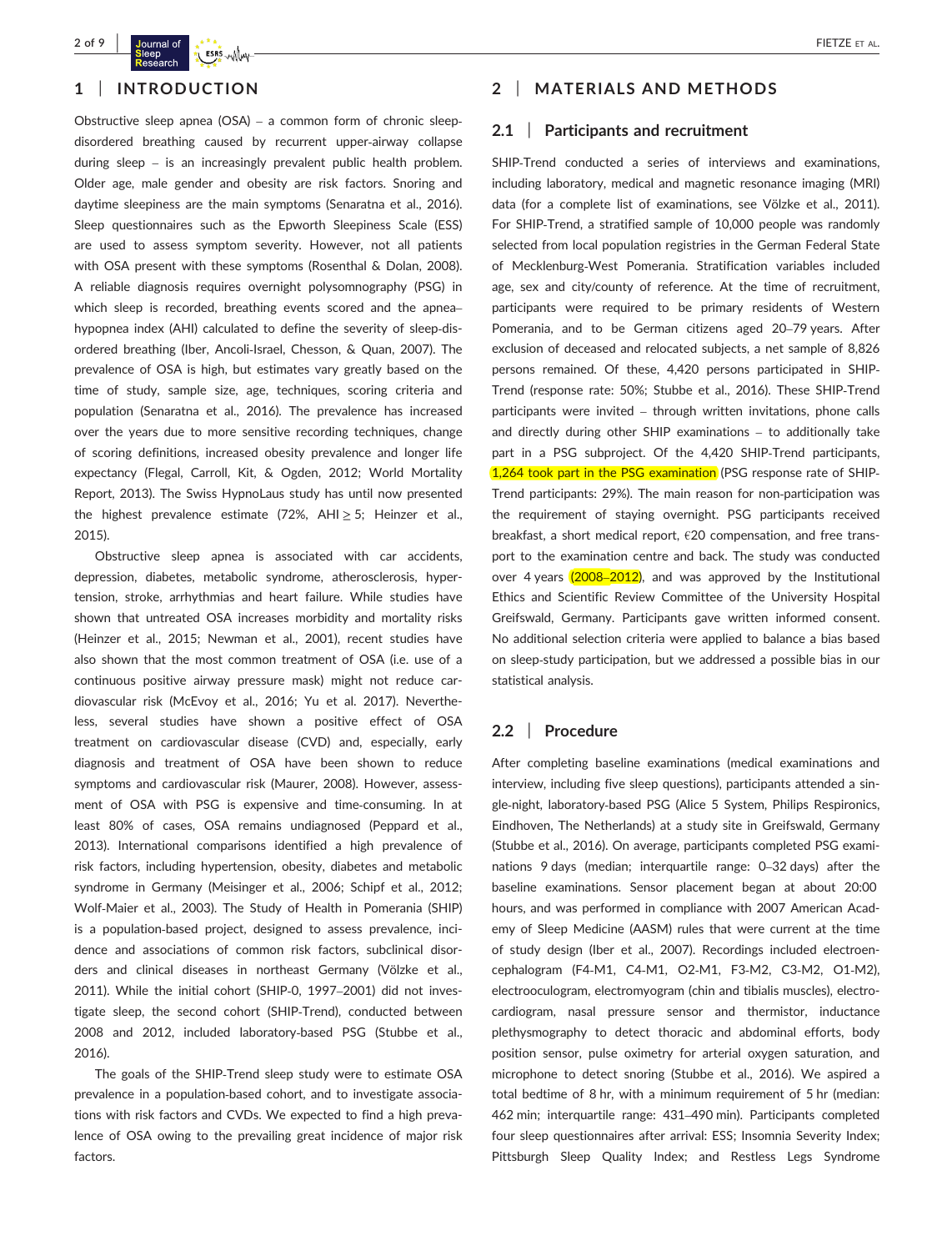Diagnostic Index. To assure quality control, personnel were trained and certified, with annual revision, by sleep experts from the Charité Universitätsmedizin Berlin (Lüdemann et al., 2000).

## **2.3** | **Scoring of sleep and respiration**

Visual scoring of sleep and respiration was performed according to AASM 2007 criteria and was subjected to strict quality control (Iber et al., 2007). A sleep event was scored as apnea if there was a drop in peak signal excursion by  $\geq$  90% for at least 10 s, and with at least 90% of the event duration showing such amplitude reduction. It was scored a hypopnea if there was either flow drop of  $\geq$  30% for at least 10 s with  $\geq$  4% oxygen desaturation, or flow drop of  $\geq$  50% with  $\geq$  3% oxygen desaturation, or an arousal. The AHI (events per hr) with clinically recognized thresholds was used to define OSA severity (no OSA: AHI < 5; mild-to-severe OSA: AHI ≥ 5; moderateto-severe OSA: AHI  $\geq$  15; severe OSA: AHI  $\geq$  30). At the start of our study, it was common to distinguish between OSA and OSA syndrome, the latter of which included a daytime symptom such as excessive daytime sleepiness. For our study, we defined excessive daytime sleepiness as reflected by an ESS score > 10.

# **2.4** | **Statistical analyses**

Statistical analyses were performed with sas 9.4 (SAS Institute, Cary, NC, USA). A *p*-value below .05 was considered statistically significant. Results were presented in three parts. In part one, the sample was described. Continuous variables were presented as medians with interquartile range and categorical variables, as proportions (%). For group comparisons, the Mann-Whitney *U*-test and chi-squared tests were employed. Part two presented AHI prevalence. A significant proportion of SHIP‐Trend participants did not participate in the PSG examination. To correct for a possible selection bias (Table S1), inverse probability weighting according to Li, Shen, Li, and Robins (2013) was performed. We used multivariable logistic regression models to examine whether certain risk factors associated with OSA had a significant influence on participation. The factors that we considered included age, gender, body mass index (BMI), hypertension, smoking, alcohol, as well as hours of sleep per day and snoring. Based on the results, inverse probability weights were calculated and used to estimate OSA prevalence. The AHI was presented either as a continuous variable in terms of medians with 95% confidence interval (CI), or as a categorical variable in terms of relative frequency with 95% CI. For the analysis of age and gender, differences in prevalence, quantile regression (continuous AHI) and Poisson regression (categorical AHI) were applied. In part three, associations between OSA severity and risk factors and between OSA severity and clinical variables were evaluated for the sample without inverse probability weights. Logistic regression models with odds ratios (ORs) and 95% CI were used. For the association analysis of OSA and risk factors, OSA severity was categorized as mild‐to‐severe OSA (AHI ≥ 5) and moderate‐to‐severe OSA (AHI ≥ 15). Risk factors included age, BMI, waist‐to‐hip ratio, ESS, self‐reported snoring and self-reported previous CVD. Although studies have shown an association between OSA and CVD, the causality of such an association is still unclear, and CVD has been considered an outcome as well as a risk factor for OSA (Somers et al., 2008). As the variable "previous CVD" was assessed only subjectively through self‐reporting during the initial medical interview, we included it as a risk factor and not as an outcome variable. For the association analysis of OSA and clinical variables, OSA severity was assessed by AHI quartiles (Q1 = quartile one, reference group). Clinical variables included objectively assessed diagnoses of diabetes, hypertension and metabolic syndrome. The full logistic regression models were additionally adjusted for gender, age, alcohol, smoking, BMI and waist‐to‐hip ratio (Table S2).

## **3** | **RESULTS**

## **3.1** | **Sample**

Of 4,420 SHIP‐Trend participants, 1,264 (29%) underwent PSG. It was necessary to exclude one participant from analysis due to the usage of a continuous positive airway pressure mask during PSG, and 56 participants owing to missing or incomplete data, technical problems, low-quality recordings or recording time less than 300 min. The final analysis was performed with 1,208 participants between the ages of 20 and 81 years. The PSG sample (Table S1) consisted of 54% men, and had a median age of 54 years and a median BMI of 28 kg m<sup>-2</sup>. Approximately 11% had a diagnosis of diabetes, 49% of hypertension, 29% of metabolic syndrome and 20% of self‐reported previous CVD, with men being slightly more affected than women.

## **3.2** | **Prevalence estimates**

The estimated median AHI score was 4.1 (95% CI = 3.5–4.7) events per hr. An estimated 46% (95% CI =  $44.4-47.4$ ) of the populationbased sample exhibited mild‐to‐severe OSA (AHI ≥ 5), 21% (20.0– 22.4) moderate-to-severe OSA (AHI  $\geq$  15), and 8% (6.9–8.5) severe OSA (AHI  $\geq$  30). AHI scores and prevalence were significantly higher for men than for women (AHI  $\geq$  15: men = 29.7%, 27.8-31.6 versus women = 13.2%, 11.8–14.6), and significantly higher for participants aged 60 years or older than for participants under 60 years. Prevalence differences between gender and age categories were more pronounced for greater AHI severity (Table 1). For men, estimated AHI scores increased continuously and reached as high as 15.2 (11.7–18.7) among those 70 years and older. For women, AHI scores did not begin to increase until the age of 50 years and older (Figure 1). Prevalence estimates of OSA increased continuously with age for both men and women (Figure S1). Mild-to-severe OSA was prevalent in men aged 20 years, and continuously increased to 80% (74.7–84.3) for men aged 70 years and older. In women, mild‐to‐severe OSA did not begin until age 30 years, with an estimated prevalence of 1.7% (0.1–3.3). Moderate-to-severe OSA started at age 40 years, with an estimated prevalence of 3.1% (1.6–4.5). Gender differences decreased with increasing age. Only a few participants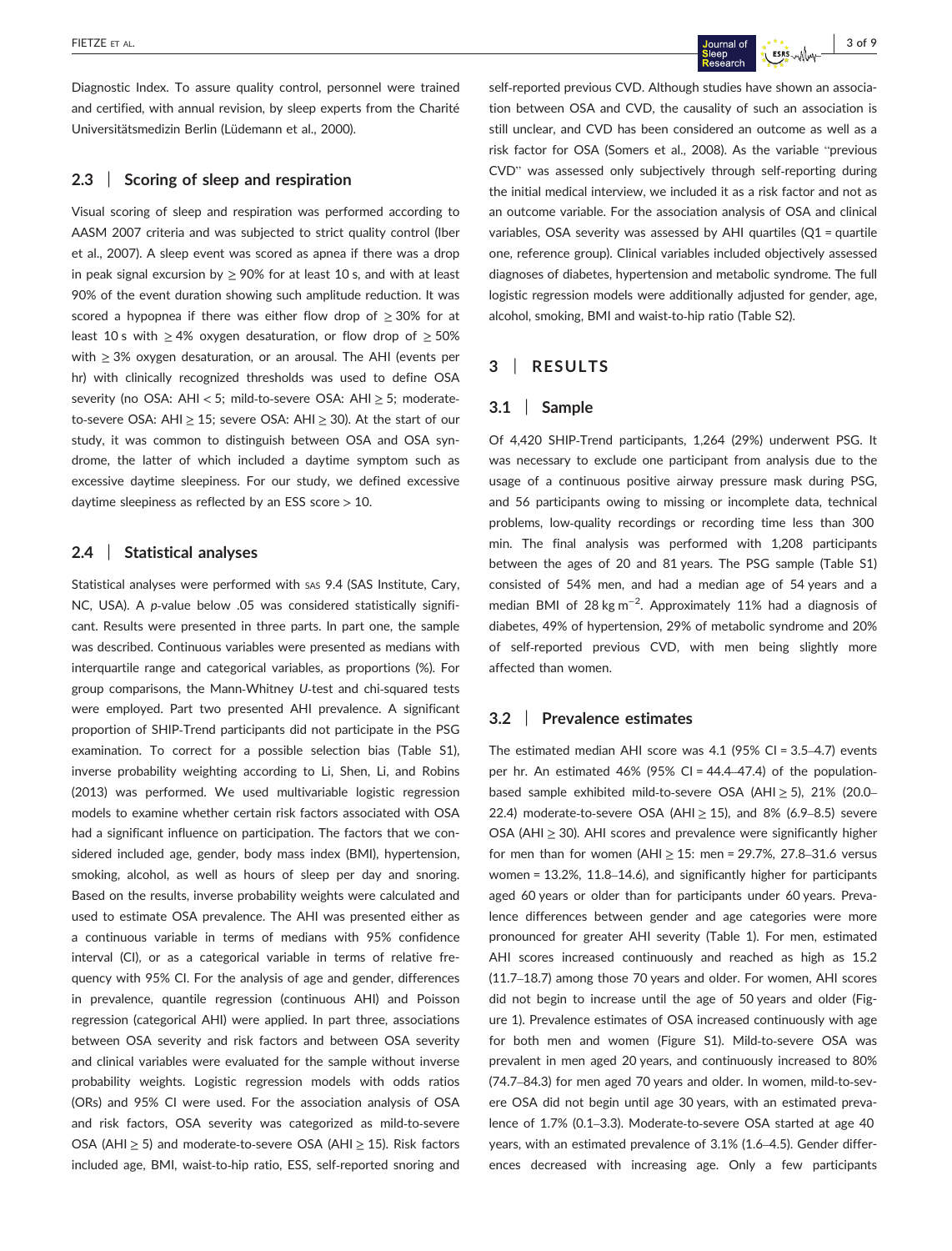|                                     | <b>Total</b>            | Gender            |                   |                  | Age               |                   |                  |
|-------------------------------------|-------------------------|-------------------|-------------------|------------------|-------------------|-------------------|------------------|
| OSA/OSA syndrome severity           | All                     | Men               | Women             | $\boldsymbol{p}$ | $<$ 60 years      | $\geq$ 60 years   | $\boldsymbol{p}$ |
| AHI (median)                        | $4.1$ (3.5; 4.7)        | 7.5(6.5; 8.5)     | 2.2(1.8; 2.6)     | < 0.001          | 2.5(2.0; 3.0)     | 9.4(7.9; 10.9)    | < 0.001          |
| AHI $\ge$ 5 (%)                     | 45.9 (44.5; 47.4)       | 59.4 (57.3; 61.4) | 33.2 (31.3; 35.2) | < 0.001          | 35.0 (33.3; 36.8) | 67.6 (65.2; 70.0) | < 0.001          |
| AHI $\geq$ 15 (%)                   | 21.2 (20.0; 22.4)       | 29.7 (27.8; 31.6) | 13.2 (11.8; 14.6) | < 0.001          | 13.4 (12.2; 14.7) | 36.6 (34.2; 39.1) | < 0.001          |
| AHI $\geq$ 30 (%)                   | 7.7(6.9; 8.5)           | 11.6(10.3; 13.0)  | $4.1$ (3.3; 4.9)  | 0.009            | $4.3$ (3.6; 5.1)  | 14.5(12.7; 16.3)  | < 0.001          |
| AHI $\ge$ 5+ ESS score $>$ 10 (%)   | $6.3$ (5.6; 7.0)        | 9.7(8.5; 11.0)    | 3.0(2.3; 3.7)     | 0.024            | 6.3(5.4; 7.1)     | $6.4$ (5.1; 7.6)  | 0.977            |
| AHI $\geq$ 15+ ESS score $>$ 10 (%) | $2.8$ ( $2.3$ ; $3.3$ ) | $4.3$ (3.5; 5.2)  | 1.3(0.8; 1.7)     | 0.308            | $2.2$ (1.6; 2.7)  | $4.0$ (3.0; 5.1)  | 0.555            |
| AHI $\geq$ 30+ ESS score $>$ 10 (%) | 0.9(0.7; 1.2)           | 1.4(0.9; 1.9)     | 0.5(0.2; 0.8)     | 0.754            | $0.8$ (0.5; 1.2)  | $1.1$ (0.6; 1.7)  | 0.925            |

Presented are estimated medians or percentages with 95% confidence interval (CI).

All analyses are weighted with inverse probability of participation weights, p-values for prevalence differences (quantile regression for continuous variables; Poisson regression for dichotomous variables) under .05 are considered statistically significant and highlighted (bold).

OSA, obstructive sleep apnea; AHI, apnea–hypopnea index; AHI ≥ 5: mild‐to‐severe OSA; AHI ≥ 15: moderate‐to‐severe OSA; AHI ≥ 30: severe OSA; ESS, Epworth Sleepiness Scale; AHI ≥ 5+ ESS score > 10: mild-to-severe OSA syndrome; AHI ≥ 15+ ESS score > 10: moderate-to-severe OSA syndrome; AHI  $\geq$  30+ ESS score  $>$  10: severe OSA syndrome.



FIGURE 1 Estimated AHI median for age by 10-year increments, separated for gender. AHI, apnea–hypopnea index, defining obstructive sleep apnea (OSA) severity. Boxes represent estimated median scores and whiskers 95% confidence interval (CI)

exhibited OSA syndrome with excessive daytime sleepiness (ESS score > 10; Table 1). The estimated mild-to-severe OSA syndrome prevalence was 6% (5.6–7.0), with men exhibiting greater prevalence than women. The use of inverse probability weights had only marginal impact on our results. The prevalence within our sample without inverse probability weights showed similar results with slightly greater prevalence (Table S3). In our sample, 71% of the respiratory events were apnea (55% obstructive apnea, 11% central apnea, 4% mixed apnea) and 29% hypopnea. The weighted prevalence of mild‐ to‐severe AI and HI was 33% (31.5–34.3) and 19% (18.3–20.6); of moderate‐to‐severe AI and HI, 13% (12.2–14.2) and 3% (2.8–3.8), respectively.

## **3.3** | **Association analysis within sample**

As weighted and unweighted prevalence (Tables 1 and S3) did not show substantial differences, we conducted the association analysis for the sample without inverse probability weights. A logistic regression analysis revealed a highly significant gender effect (mild‐to‐severe OSA: OR = 3.26; 95% CI = 2.36-4.16;  $p < .001$ ; moderate-tosevere OSA: 2.60; 2.06–3.29; *p* < .001). Both men and women, showed significant positive associations between OSA and age, BMI, waist-to-hip ratio, self-reported snoring and self-reported previous CVD (Table 2). Additionally, women presented a significant positive association of alcohol consumption with AHI. Associations were stronger with greater AHI. With the exception of previous CVD, women presented stronger positive associations than men, especially regarding associations with high BMI and self‐reported snoring. Daytime sleepiness assessed with ESS score  $> 10$  was not significantly associated with AHI. Only 81 participants (13%) with mild‐to‐severe OSA (*n* = 604), 37 participants (13%) with moderate‐to‐severe OSA (*n* = 287) and 13 participants (12%) with severe OSA (*n* = 105) also reported an ESS score above 10. The ESS was also significantly associated with neither the AI nor the HI. Association analysis with AHI as a continuous variable revealed similar results.

In order to assess associations between OSA and diabetes, hypertension and metabolic syndrome, we adjusted logistic regression models to account for potential confounding risk factors. AHI severity was assessed by AHI quartiles (Q1: 0–1.3 events per hr; Q2: 1.4–4.9; Q3: 5.0–13.9; Q4: >14.0) with reference to the first quartile. For models 1 (adjusted for age and gender) and 2 (adjusted additionally for smoking and alcohol), significant positive associations between AHI and diabetes, hypertension and metabolic syndrome became apparent (Figure 2). Associations were stronger for the upper quartiles. After adjusting for BMI in model 3, the associations became non-significant for all quartiles. Only metabolic syndrome showed a significant *p*-trend across all quartiles for model 3 (*p*-trend = .031). No further changes were detected after adjusting for waist‐ to-hip ratio in model 4. Analyses repeated for women and men separately showed similar results (Table S4). However, while women showed no significant associations in model 3, men showed a significant association of metabolic syndrome with higher AHI quartiles (*p*‐ trend = .010 with Q3: OR = 2.3, 95% CI = 1.2–4.3/Q4: 2.2, 1.1–4.2).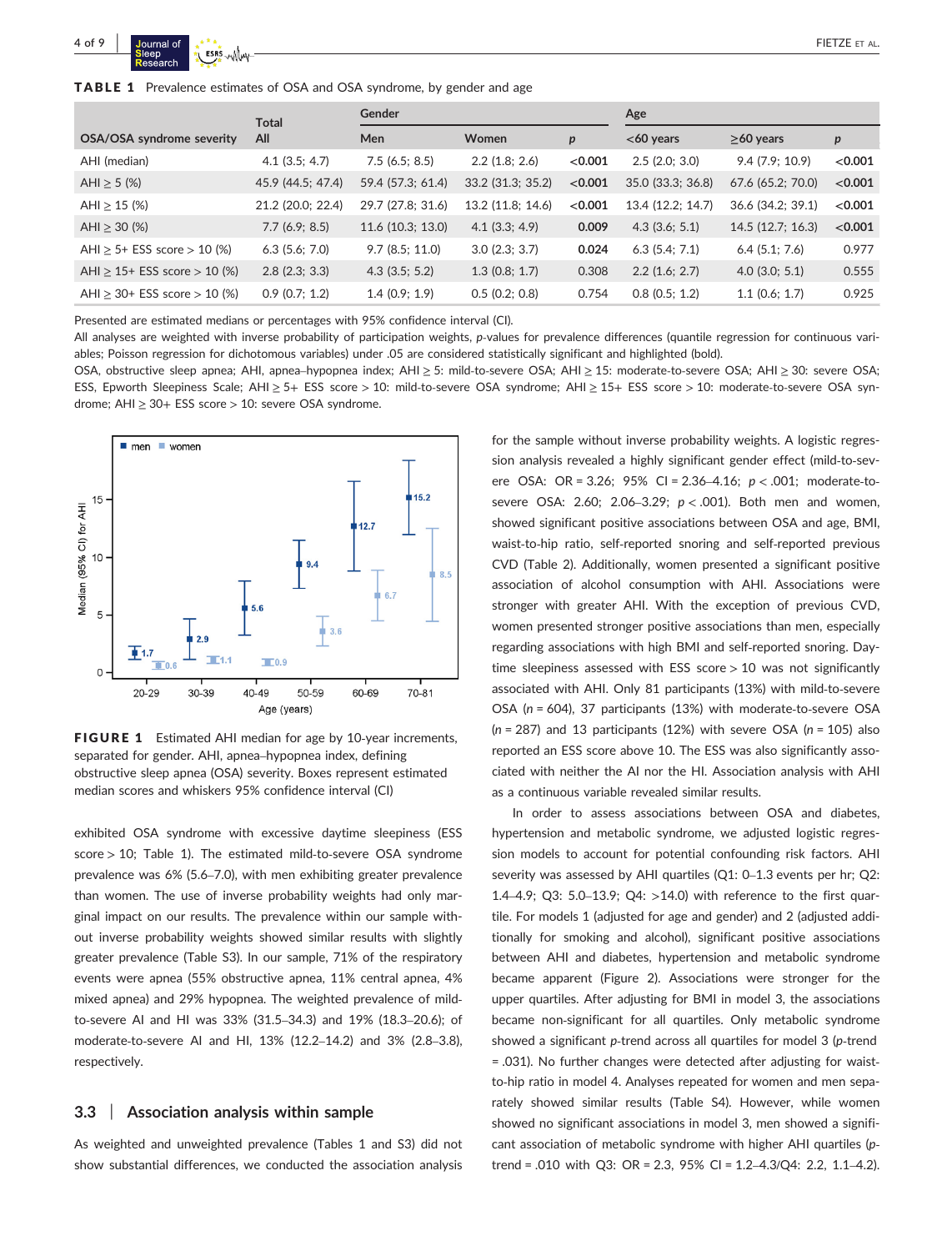## TABLE 2 Associations between AHI and risk factors, by severity and gender

|                                       | Men ( $n = 649/n = 395$ ) |                  | Women ( $n = 559/n = 209$ ) |                  | <b>Interaction</b> <sup>a</sup> |  |
|---------------------------------------|---------------------------|------------------|-----------------------------|------------------|---------------------------------|--|
| AHI $\geq$ 5                          | OR (95% CI)               | p                | OR (95% CI)                 | $\boldsymbol{p}$ | $\boldsymbol{p}$                |  |
| Age (per 10-year increment)           | $1.77(1.56 - 2.02)$       | < 0.001          | 2.79 (2.29-3.40)            | < 0.001          | < 0.001                         |  |
| BMI ( $\text{kg m}^{-2}$ )            |                           |                  |                             |                  |                                 |  |
| $25 - 30$ (versus < 25)               | 2.52 (1.64-3.89)          | < 0.001          | $3.43(2.02 - 5.82)$         | < 0.001          | < 0.001                         |  |
| $>$ 30 (versus $<$ 25)                | $6.38(3.92 - 10.37)$      | < 0.001          | 9.41 (5.57-15.90)           | < 0.001          | < 0.001                         |  |
| Waist-to-hip ratio <sup>b</sup>       |                           |                  |                             |                  | 0.705                           |  |
| Category 2 (versus Q1)                | $2.63(1.66 - 4.16)$       | < 0.001          | $1.84(0.99 - 3.39)$         | 0.052            |                                 |  |
| Category 3 (versus Q1)                | $4.37(2.71 - 7.05)$       | < 0.001          | 4.26 (2.32-7.82)            | < 0.001          |                                 |  |
| Category 4 (versus Q1)                | 7.12 (4.36-11.61)         | < 0.001          | 7.41 (4.05-13.53)           | < 0.001          |                                 |  |
| Alcohol use (yes versus no)           | $1.16(0.64 - 2.11)$       | 0.630            | $2.84(1.59 - 5.07)$         | < 0.001          | 0.035                           |  |
| ESS score ( $> 10$ versus $\leq 10$ ) | $1.08(0.70 - 1.68)$       | 0.718            | $0.61(0.35 - 1.06)$         | 0.082            | 0.111                           |  |
| Snoring (yes versus no)               | $3.47(2.21 - 5.43)$       | < 0.001          | $4.69$ (2.89-7.61)          | < 0.001          | 0.370                           |  |
| Previous CVD (yes versus no)          | 2.49 (1.64-3.78)          | < 0.001          | $1.83(1.92 - 2.92)$         | 0.006            | 0.358                           |  |
| $AHI \geq 15$                         | Men (n = $456/n = 202$ )  |                  | Women ( $n = 435/n = 85$ )  |                  | <b>Interaction</b>              |  |
|                                       | OR (95% CI)               | $\boldsymbol{p}$ | OR (95% CI)                 | $\boldsymbol{p}$ | p                               |  |
| Age (per 10-year increment)           | $1.94(1.66 - 2.27)$       | < 0.001          | $3.20(2.41 - 4.25)$         | < 0.001          | 0.003                           |  |
| BMI ( $\text{kg m}^{-2}$ )            |                           |                  |                             |                  |                                 |  |
| $25 - 30$ (versus $< 25$ )            | $3.25(1.78 - 5.95)$       | < 0.001          | 4.64 (1.84-11.71)           | 0.001            | < 0.001                         |  |
| $>$ 30 (versus $<$ 25)                | 10.38 (5.49-19.60)        | < 0.001          | 16.82 (6.94-40.80)          | < 0.001          | < 0.001                         |  |
| Waist-to-hip ratio <sup>b</sup>       |                           |                  |                             |                  | < 0.001                         |  |
| Category 2 (versus Q1)                | $2.71(1.48 - 4.96)$       | 0.001            | 2.31 (0.72-7.38)            | 0.159            |                                 |  |
| Category 3 (versus Q1)                | 5.44 (2.98-9.90)          | < 0.001          | 8.48 (2.84-25.32)           | < 0.001          |                                 |  |
| Category 4 (versus Q1)                | $9.35(5.13 - 17.02)$      | < 0.001          | 16.27 (5.55-47.71)          | < 0.001          |                                 |  |
| Alcohol use (yes versus no)           | $1.05(0.52 - 2.14)$       | 0.889            | $4.20(2.12 - 8.30)$         | < 0.001          | 0.953                           |  |
| ESS score ( $> 10$ versus $\leq 10$ ) | $0.97(0.57 - 1.64)$       | 0.906            | $0.65(0.29 - 1.43)$         | 0.281            | < 0.001                         |  |
| Snoring (yes versus no)               | 4.60 (2.49-8.49)          | < 0.001          | 9.77 (3.84-24.88)           | < 0.001          | < 0.001                         |  |
| Previous CVD (yes versus no)          | $3.32(2.10 - 5.25)$       | < 0.001          | 2.38 (1.35-4.21)            | 0.003            | < 0.001                         |  |

AHI, apnea–hypopnea index; BMI, body mass index; CI, confidence interval; CVD, cardiovascular disease; ESS, Epworth Sleepiness Scale; OR, odds ratio. A *p*-value under .05 is considered statistically significant and highlighted (bold).

alnteraction displays the gender difference for each riskfactor separately on a .05 signifcance level (for waist‐to‐hip ratio, the continuous waist‐to‐hip ratio was used due to the gender‐specific different categories).

bThe gender-specific cut-off points for waist-to-hip ratio are based on quartiles, and are 0.90, 0.95, 0.99 for men and 0.78, 0.83, 0.87 for women. Presented are ORs with 95% CI. Statistical analysis by logistic regression models.

Women exhibited stronger associations with diabetes and hypertension than did men, and men demonstrated a slightly stronger association with metabolic syndrome. Gender differences were most pronounced for the association with diabetes.

# **4** | **DISCUSSION**

A large‐scale PSG study was conducted in a general German population with a wide age range (20–81 years). Considering the characteristics of Europe, and especially of northeast Germany (Meisinger et al., 2006; Schipf et al., 2012; Wolf‐Maier et al., 2003), i.e. a region with high hypertension, diabetes and obesity prevalence, known risk factors for OSA, we expected to find high OSA prevalence. With a prevalence of diabetes (11%), hypertension (49%), metabolic syndrome (29%) and obesity (35% with BMI > 30 kg m<sup>-2</sup>), our sample

matched these characteristics. The OSA prevalence by our study was indeed high, with almost half the population experiencing at least mild OSA, and one‐fifth having at least moderate OSA. The prevalence of OSA rose as high as 80% for men aged 70 years and older, with a median AHI as high as 15.2 events per hr. With such high prevalence especially in older people, there is the implication that OSA (at least in its milder form) may be part of the typical aging process without reflecting a specific pathology. The Swiss Hypno-Laus study assessed with a prevalence of 72% for mild‐to‐severe OSA in people 40 years and older the highest prevalence until now, and concluded that almost every person that age has some degree of sleep‐disordered breathing (Heinzer et al., 2015). Further research is needed to explore this question, and to possibly adapt definitions and restrictions. While we did not confirm the extremely high prevalence that HypnoLaus found, our high prevalence was in line with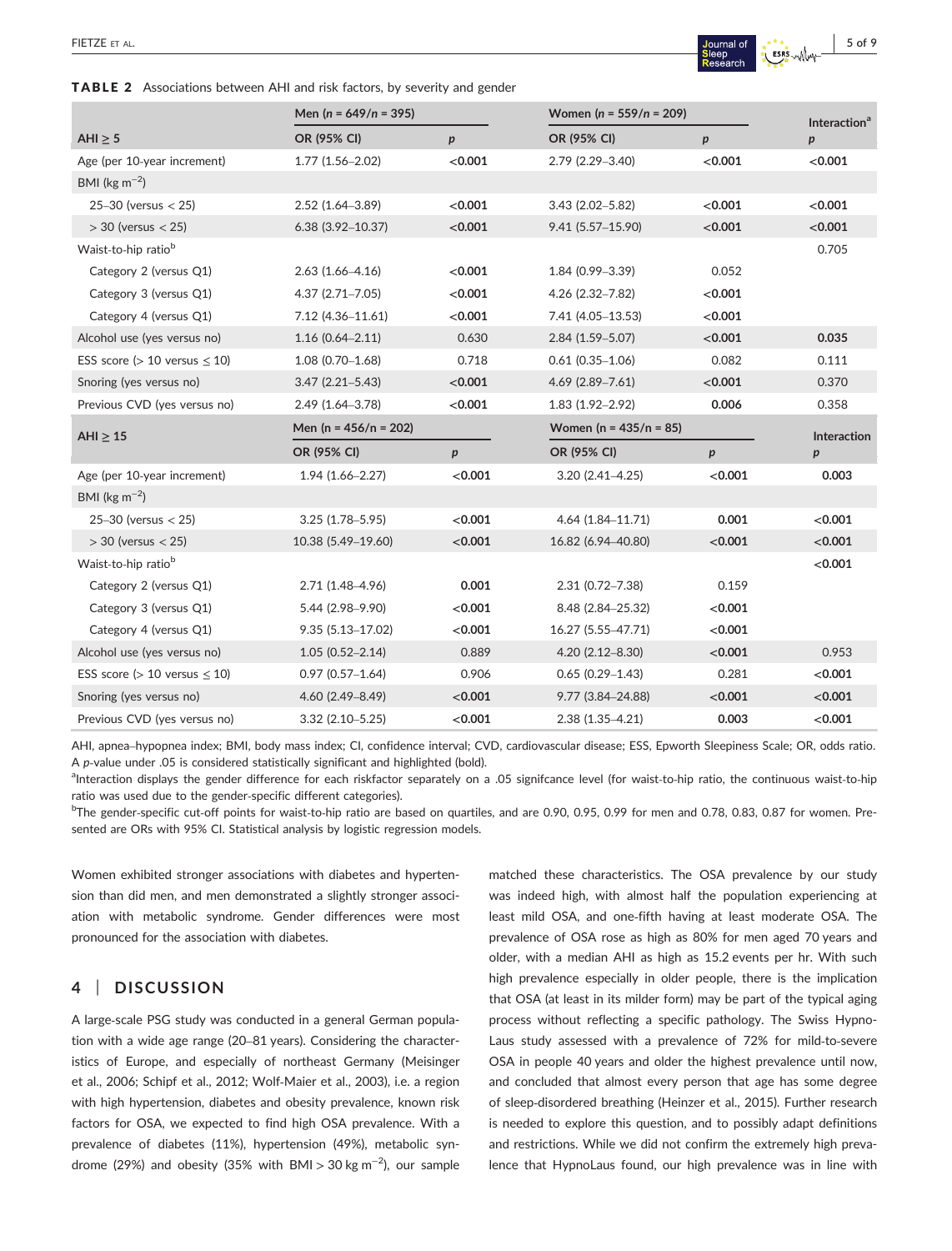

FIGURE 2 Association between AHI and diabetes, hypertension and metabolic syndrome. AHI, apnea–hypopnea index; CI, confidence interval; OR, odds ratio. Boxplots represent AHI quartiles. Squares represent the OR and whiskers 95% CI. Association is not significant when bars cross the dotted line at 1.0. Quartiles for AHI are as follows: Q1: 0–1.3 events per hr (median: 0.5); Q2: 1.4–4.9 (2.7); Q3: 5.0–13.9 (8.7); Q4: 14.0–91.8 (24.6). Q1 was used as reference group. Model 1 is adjusted for age and sex, model 2 additionally for alcohol (continuous variable) and smoking (categorical variable yes/ no), model 3 additionally for body mass index (BMI), model 4 additionally for waist-to-hip ratio. There was no model 4 for metabolic syndrome as waist‐to‐hip ratio was part of its definition

several recent studies (Franklin, Sahlin, Stenlund, & Lindberg, 2013; Gabbay & Lavie, 2012; Weinreich et al., 2013), indicating a trend of rising prevalence. However, comparing prevalence between sleep studies is difficult due to different study populations and methods (Bixler et al., 2001; Duran, Esnaola, Rubio, & Iztueta, 2001; Ip et al., 2001; Senaratna et al., 2016; Shahar et al., 2001; Tufik, Santos‐Silva, Taddei, & Bittencourt, 2010; Young et al., 1993). While HypnoLaus used home PSG and did not investigate persons under 40 years, we conducted laboratory‐based PSG with participants as young as 20 years. Also, in the HypnoLaus sample, 75% of the sleep-disordered breathing events were hypopnea; in our sample, we had more apnea events (71%). Furthermore, HypnoLaus applied the more liberal 2012 AASM scoring criteria. They rescored with the 2007 criteria. Here, their median AHI sank from 9.9 to 4.3, which was, interestingly, in accordance with our results (4.1).

We additionally found a positive linear association of AHI severity and prevalence with age for men as well as for women. OSA increased continuously until age 80 years. However, women had a later onset of OSA, and AHI severity did not increase until age 50 years and older. These gender differences decreased with age. Studies have suggested that hormonal changes that women experience during menopause may be responsible for an increased AHI in women of menopausal age. Menopause may even represent a more important determinant than age for prevalence changes (Heinzer et al., 2015; Huang et al., 2018). Contrary to our results, previous studies suggested a non‐linear association of OSA and age, with prevalence reaching a maximum at approximately age 65 years, and then levelling off or even decreasing (Huang et al., 2018; Young, Peppard, & Gottlieb, 2002). The explanation was that mortality due to OSA and its association with cardiovascular co-morbidities may increase with age, resulting in levelled or decreased OSA prevalence ("healthy survivor effect"; Huang et al., 2018; Marshall, Wong, Cullen, Knuiman, & Grunstein, 2014). Our results question this theory. However, we cannot completely rule out the effects of a possible selection bias. Also, further analysis needs to separate the effects of menopause from age.

While estimated OSA prevalence was high, OSA syndrome prevalence (defined by including excessive daytime sleepiness) was low. With an estimated 10%, men had a higher OSA syndrome prevalence than did women, with 3%. These results are in line with other studies (Punjab, 2008). However, many patients with OSA are asymptomatic (Arnardottir, Bjornsdottir, Olafsdottir, Benediktsdottir, & Gislason, 2016; Kapur, Baldwin, Resnick, Gottlieb, & Nieto, 2005). Only 13% of our participants with OSA also self‐reported excessive daytime sleepiness. As in other studies, we did not find a significant association between AHI and sleepiness assessed by ESS (Arnardottir et al., 2016; Franklin et al., 2013). Despite its insufficient predictive capabilities, the ESS is widely used in clinical practice as an OSA screening tool (Rosenthal & Dolan, 2008; Vana, Silva, & Goldberg, 2013). Other tools to assess daytime sleepiness may be more effective. One of our interview questions regarding daytime napping showed a significantly higher AHI for participants that did nap during the day than for those who did not. Also, studies using objective measures for sleepiness found a greater association (Seneviratne & Puvanendran, 2004). Fatigue may also need more consideration in OSA screening. Excessive fatigue was associated with more severe dysfunction than was high sleepiness (Bailes et al., 2011; Shahid,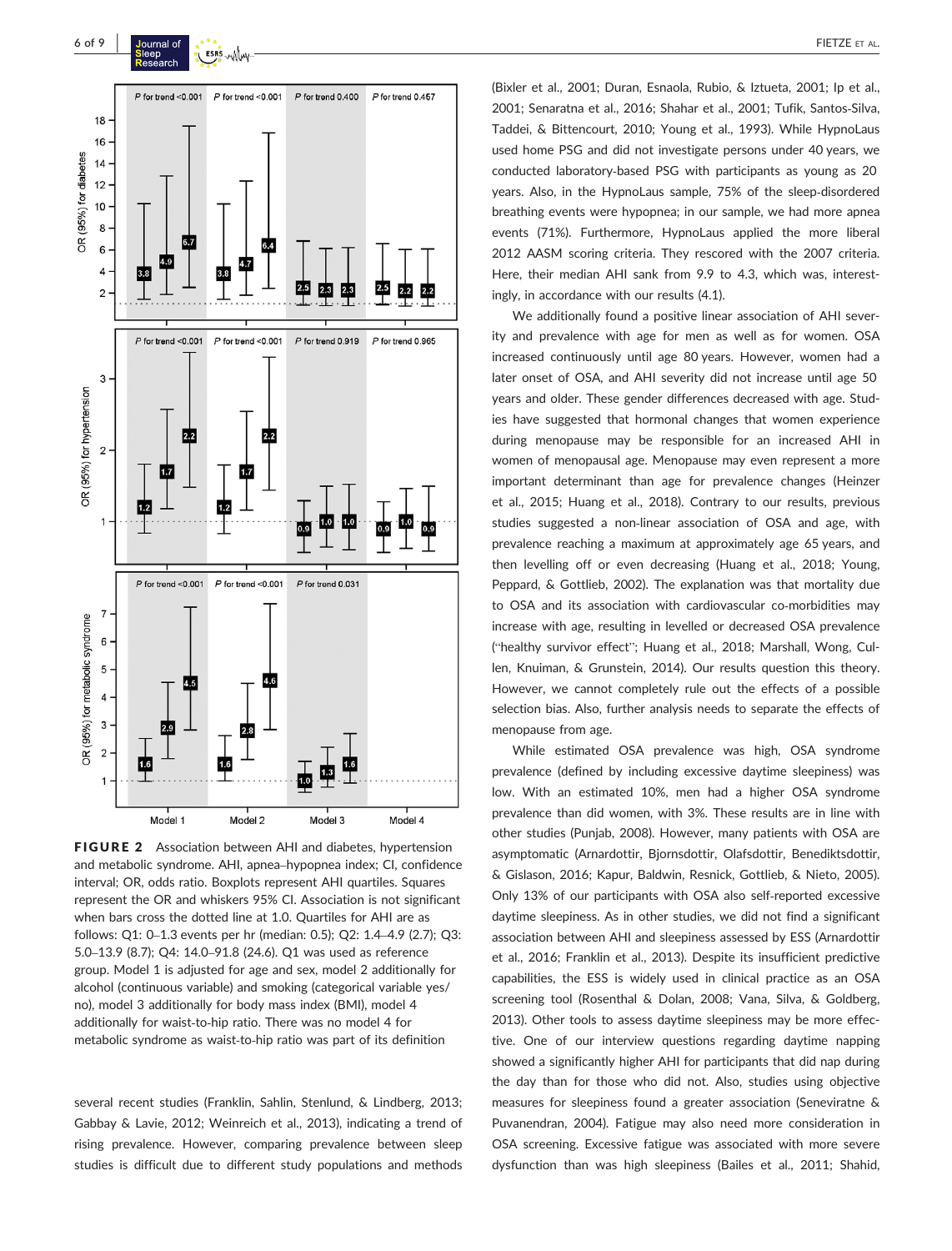Shen, & Shapiro, 2010). The ESS as a screening tool and the reliance on sleepiness alone as a conclusive symptom for OSA diagnosis may not be warranted.

Our association analysis furthermore disclosed important gender‐ specific differences regarding several risk factors and co-morbidities. There is little evidence of gender‐specific differences regarding associations to underlying factors. However, differences in symptoms and anatomy between men and women (including hormonal changes and differences in body composition and fat distribution) suggest differences regarding the pathogenesis of and treatment effectiveness for OSA. Our study revealed that women exhibited stronger positive associations than did men regarding hypertension, diabetes, age, BMI, waist-to-hip ratio, snoring and alcohol use. A recent study on sex differences also determined a stronger association of OSA and hypertension for women. Contrary to our results, they found no gender differences regarding BMI, snoring and diabetes, but differences for daytime sleepiness. However, they assessed OSA only on the basis of self‐reports and daytime sleepiness not by applying the ESS but by asking certain similar sleep-related questions (Huang et al., 2018). The positive association of OSA with hypertension, diabetes and metabolic syndrome was present only for higher AHI levels, in contrast to other studies (Duran et al., 2001; Heinzer et al., 2015). This association also disappeared when adjusting for BMI. Some studies stated that there may not be a causal relationship between OSA and hypertension (Cano‐Pumarega et al., 2011), while other studies found no influence of the BMI on these associations (Carlson, Hedner, Ejnell, & Peterson, 1994). Recent studies introduced the cluster analysis approach, forming subtypes based on clinical symptoms to account for OSA heterogeneity (Lacedonia et al., 2016; Ye et al., 2014). They found that the association to CVDs depended on clusters (Ye et al., 2014).

One limitation of our study was the possible selection bias. Only one‐third of SHIP‐Trend participants underwent PSG. Most declined due to the overnight requirement. Also, studies have shown general decreasing willingness to participate in population studies (Völzke et al., 2015). Our results indicated that it was participants with subjective sleep problems who especially committed to the overnight PSG (Table S1). The similarity of weighted prevalence estimates (Table 1) and unweighted prevalence (Table S3) suggests that the selection bias may not have been critical.

Our study is a unique German sleep-monitoring study, representative of European populations, using PSG with a population‐based cohort. Although the OSA level was high, we could not confirm the most recent extremely high Swiss prevalence (Heinzer et al., 2015). We also revealed that women with OSA exhibited greater prevalence than did men regarding common risk factors, cardiovascular and metabolic co-morbidities. These findings emphasize the importance of thorough phenotype evaluation regarding possible gender‐ specific differences in OSA pathogenesis, mechanism and susceptibility. Additionally, the linear increase of OSA with age questions how far mortality due to OSA and its co-morbidities may indeed affect and reduce OSA prevalence in age as previously assumed. We also confirmed once more that the ESS is an insufficient tool for OSA

symptom evaluation. In a next step, we recommend further investigation of the influence of age and menopause on OSA prevalence, as well as possible application of a cluster analysis approach. It is becoming more and more important to investigate not only OSA defined purely by the AHI but also OSA syndrome and its symptoms as the apparent disease. They do have an effect not only on therapy responsiveness but also on co-morbidities such as cardiovascular morbidity (Ye et al., 2014). Therefore, it is highly relevant (especially considering the high prevalence) to improve definitions and therapy strategies**.**

## **ACKNOWLEDGEMENTS**

The authors are grateful to the participating population of Greifswald and to the remaining team of SHIP‐Trend, with special thanks to C. Biro and B. Diecker. The authors thank the funding sources: The Federal Ministry of Education and Research (BMBF, # 01ZZ9603, 01ZZ0103, 01ZZ0701); the German Foundation of Heart Research (# F/34/10); and the Research Network of Community Medicine at the University Medicine Greifswald, Germany.

#### **CONFLICT OF INTEREST**

All authors declare no conflict of interest.

#### **AUTHOR CONTRIBUTIONS**

HV, RE, SF., SG, CS, BS designed the SHIP-Trend study. IF, TP, SZ, MG designed the sleep study and supervised sleep-related data collection. AO performed the required data analysis. IF, TP, NL, CG, AO interpreted sleep data, discussed findings, and linked sleep findings to clinical data from SHIP‐Trend. NL, AO, IF, TP wrote the manuscript. All authors critically reviewed the manuscript.

## **ORCID**

*Naima Laharnar* http://orcid.org/0000-0001-7484-7747

## **REFERENCES**

- Arnardottir, E. S., Bjornsdottir, E., Olafsdottir, K. A., Benediktsdottir, B., & Gislason, T. (2016). Obstructive sleep apnoea in the general population: Highly prevalent but minimal symptoms. *European Respiratory Journal*, *47*(1), 194–202.
- Bailes, S., Libman, E., Baltzan, M., Grad, R., Kassissia, I., Creti, L., … Fichten, C. S. (2011). Fatigue: The forgotten symptom of sleep apnea. *Journal of Psychosomatic Research*, *70*, 346–354. [https://doi.org/10.](https://doi.org/10.1016/j.jpsychores.2010.09.009) [1016/j.jpsychores.2010.09.009](https://doi.org/10.1016/j.jpsychores.2010.09.009)
- Bixler, E., Vgontzas, A., Lin, H.‐M., Ten have, T., Rein, J., Vela‐bueno, A., & Kales, A. (2001). Prevalence of sleep‐disordered breathing in women—Effects of gender. *American Journal of Respiratory and Critical Care Medicine*, *163*, 608–613. [https://doi.org/10.1164/ajrccm.163.](https://doi.org/10.1164/ajrccm.163.3.9911064) [3.9911064](https://doi.org/10.1164/ajrccm.163.3.9911064)
- Cano‐Pumarega, I., Durán‐Cantolla, J., Aizpuru, F., Miranda‐Serrano, E., Rubio, R., Martínez‐Null, C., … Fernández‐Bolaños, M. (2011).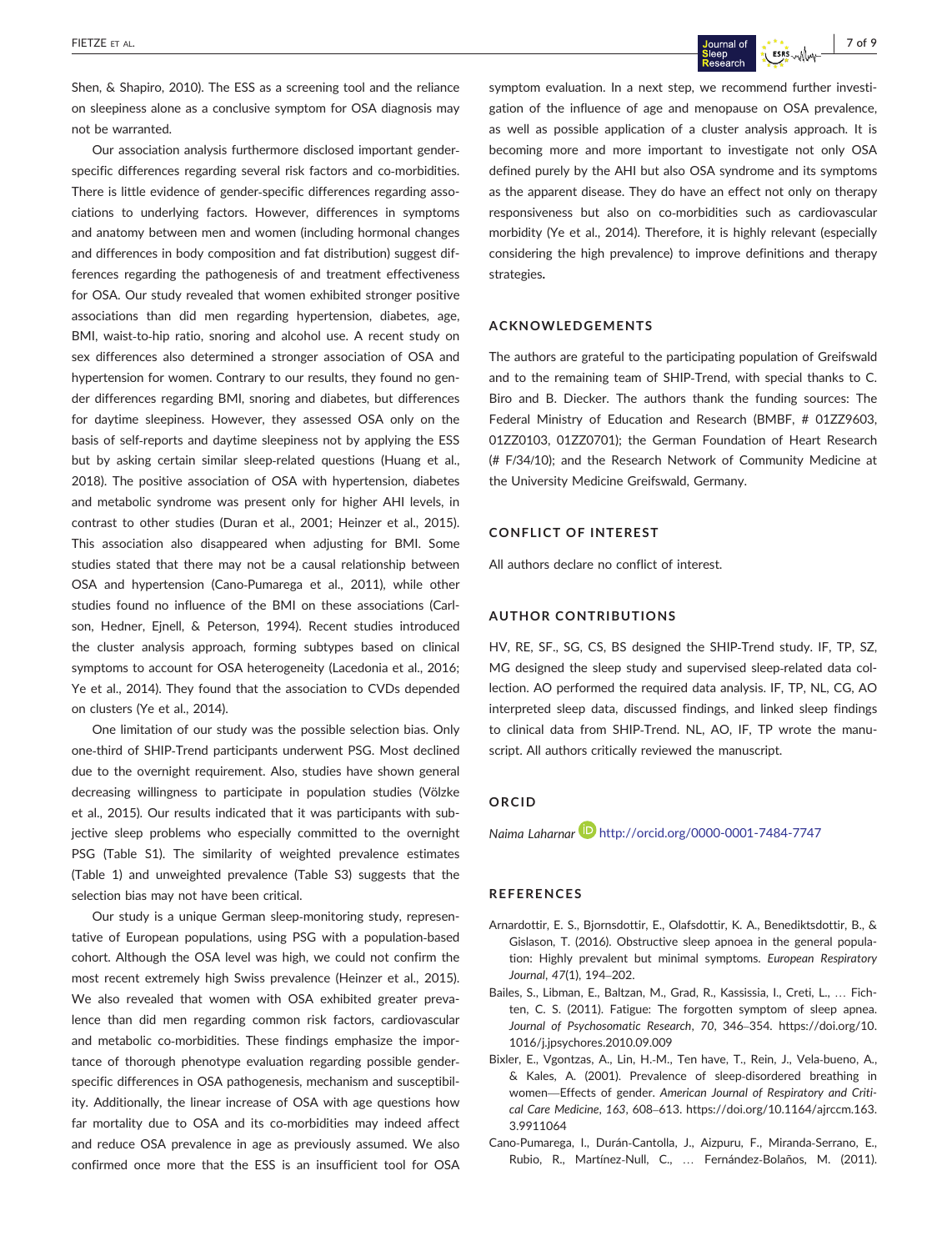Obstructive sleep apnea and systemic hypertension: Longitudinal study in the general population: The Vitoria Sleep Cohort. *American Journal of Respiratory and Critical Care Medicine*, *184*(11), 1299–1304.

- Carlson, J. T., Hedner, J. A., Ejnell, H., & Peterson, L. E. (1994). High prevalence of hypertension in sleep apnea patients independent of obesity. *American Journal of Respiratory and Critical Care Medicine*, *150*(1), 72–77.
- Duran, J., Esnaola, S., Rubio, R., & Iztueta, A. (2001). Obstructive sleep apnea‐hypopnea and related clinical features in a population‐based sample of subjects aged 30 to 70 yr. *American Journal of Respiratory and Critical Care Medicine*, *163*, 685–689.
- Flegal, K. M., Carroll, M. D., Kit, B. K., & Ogden, C. L. (2012). Prevalence of obesity and trends in the distribution of body mass index among US Adults, 1999–2010. *The Journal of the American Medical Association*, *307*(5), 491–497.
- Franklin, K. A., Sahlin, C., Stenlund, H., & Lindberg, E. (2013). Sleep apnoea is a common occurrence in females. *European Respiratory Journal*, *41*, 610–615.<https://doi.org/10.1183/09031936.00212711>
- Gabbay, I. E., & Lavie, P. (2012). Age‐ and gender‐related characteristics of obstructive sleep apnea. *Sleep and Breathing*, *16*, 453–460. <https://doi.org/10.1007/s11325-011-0523-z>
- Heinzer, R., Vat, S., Marques‐Vidal, P., Marti‐Soler, H., Andries, D., Tobback, N., ... Vollenweider, P. (2015). Prevalence of sleep-disordered breathing in the general population: The HypnoLaus study. *The Lancet Respiratory Medicine*, *3*(4), 310–318.
- Huang, T., Lin, B. M., Markt, S. C., Stampfer, M. J., Laden, F., Hu, F. B., … Redline, S. (2018). Sex differences in the associations of obstructive sleep apnoea with epidemiological factors. *European Respiratory Journal*, *51*, 1 702 421.<https://doi.org/10.1183/13993003.02421-2017>
- Iber, C., Ancoli‐Israel, S., Chesson, A., & Quan, S. F. (2007). The AASM Manual for the scoring of sleep and associated events: Rules, terminology and technical specifications (1st edn). Westchester, IL: *American Academy of Sleep Medicine*.
- Ip, M. S., Lam, B., Lauder, I. J., Tsang, K. W., Chung, K. F., Mok, Y. W., & Lam, W. K. (2001). A community study of sleep-disordered breathing in middle‐aged Chinese men in Hong Kong. *Chest*, *119*, 62–69. <https://doi.org/10.1378/chest.119.1.62>
- Kapur, V. K., Baldwin, C. M., Resnick, H. E., Gottlieb, D. J., & Nieto, J. (2005). Sleepiness in patients with moderate to severe sleep-disordered breathing. *Sleep*, *28*(4), 472–477. [https://doi.org/10.1093/slee](https://doi.org/10.1093/sleep/28.4.472) [p/28.4.472](https://doi.org/10.1093/sleep/28.4.472)
- Lacedonia, D., Carpagnano, G. E., Sabato, R., Storto, M. M. L., Palmiotti, G. A., Capozzi, V., … Gallo, C. (2016). Characterization of obstructive sleep apnea‐hypopnea syndrome (OSA) population by means of cluster analysis. *Journal of Sleep Research*, *25*(6), 724–730.
- Li, L., Shen, C., Li, X., & Robins, J. M. (2013). On weighting approaches for missing data. *Statistical Methods in Medical Research*, *22*(1), 14–30.
- Lüdemann, J., Piek, M., Wood, W. G., Meyer, S., Greiner, B., John, U., & Hense, H. W. (2000). Methods for quality assurance of medical examination in epidemiological field studies: The "Study of Health in Pomerania" (SHIP). *Gesundheitswesen*, *62*, 234–243.
- Marshall, N. S., Wong, K. K., Cullen, S. R., Knuiman, M. W., & Grunstein, R. R. (2014). Sleep apnea and 20‐year follow‐up for all‐cause mortality, stroke, and cancer incidence and mortality in the Busselton Health Study Cohort. *Journal of Clinical Sleep Medicine*, *10*, 355–362. <https://doi.org/10.5664/jcsm.3600>
- Maurer, J. T. (2008). Early diagnosis of sleep related breathing disorders. *GMS Current Topics in Otorhinolaryngology, Head and Neck Surgery*, *7*,  $1 - 20$
- McEvoy, R. D., Antic, N. A., Heeley, E., Luo, Y., Ou, Q., Zhang, X., … Chen, G. (2016). CPAP for prevention of cardiovascular events in obstructive sleep apnea. *New England Journal of Medicine*, *375*, 919– 931.
- Meisinger, C., Heier, M., Völzke, H., Löwel, H., Mitusch, R., Hense, H. W., & Lüdemann, J. (2006). Regional disparities of hypertension

prevalence and management within Germany. *Journal of Hypertension*, *24*, 293–299.<https://doi.org/10.1097/01.hjh.0000200508.10324.8e>

- Newman, A. B., Nieto, F. J., Guidry, U., Lind, B. K., Redline, S., Shahar, E., … Quan for the Sleep Heart Health Study Research Group. (2001). Relation of sleep‐disordered breathing to cardiovascular disease risk factors. *American Journal of Epidemiology*, *154*(1), 50–59.
- Peppard, P. E., Young, T., Barnet, J. H., Palta, M., Hagen, E. W., & Hla, K. M. (2013). Increased prevalence of sleep‐disordered breathing in adults. *American Journal of Epidemiology*, *177*, 1006–1014.
- Punjab, N. M. (2008). The epidemiology of adult obstructive sleep apnea. *Proceedings of the American Thoracic Society*, *5*, 136–143.
- Rosenthal, L. D., & Dolan, D. C. (2008). The Epworth sleepiness scale in the identification of obstructive sleep apnea. *The Journal of Nervous and Mental Disease*, *196*(5), 429–431.
- Schipf, S., Werner, A., Tamayo, T., Holle, R., Schunk, M., Maier, W., … Moebus, S. (2012). Regional differences in the prevalence of known Type 2 diabetes mellitus in 45–74 years old individuals: Results from six population-based studies in Germany (DIAB-CORE Consortium). *Diabetic Medicine*, *29*(7), e88–e95.
- Senaratna, C. V., Perret, J. L., Lodge, C. J., Lowe, A. J., Campbell, B. E., Matheson, M. C., … Dharmage, S. C. (2016). Prevalence of obstructive sleep apnea in the general population: A systematic review. *Sleep Medicine Reviews*, *34*, 70–81. [https://doi.org/10.1016/j.smrv.2016.07.](https://doi.org/10.1016/j.smrv.2016.07.002) [002](https://doi.org/10.1016/j.smrv.2016.07.002)
- Seneviratne, U., & Puvanendran, K. (2004). Excessive daytime sleepiness in obstructive sleep apnea: Prevalence, severity, predictors. *Sleep Medicine*, *5*, 339–343.
- Shahar, E., Whitney, C. W., Redline, S., Lee, E. T., Newman, A. B., Javier Nieto, F., … Samet, J. M. (2001). Sleep‐disordered breathing and cardiovascular disease—Cross‐sectional results of the Sleep Heart Health Study. *American Journal of Respiratory and Critical Care Medicine*, *163*, 19–25.<https://doi.org/10.1164/ajrccm.163.1.2001008>
- Shahid, A., Shen, J., & Shapiro, C. M. (2010). Measurements of sleepiness and fatigue. *Journal of Psychosomatic Research*, *69*, 81–89. [https://doi.](https://doi.org/10.1016/j.jpsychores.2010.04.001) [org/10.1016/j.jpsychores.2010.04.001](https://doi.org/10.1016/j.jpsychores.2010.04.001)
- Somers, V. K., White, D. P., Amin, R., Abraham, W. T., Costa, F., Culebras, A., … Pickering, T. G. (2008). Sleep apnea and cardiovascular disease: An American Heart Association/American College of Cardiology Foundation scientific statement from the American Heart Association Council for High Blood Pressure Research Professional Education Committee, Council on Clinical Cardiology, Stroke Council, and Council on Cardiovascular Nursing. *Circulation*, *118*, 1080–1111.
- Stubbe, B., Penzel, T., Fietze, I., Obst, A., Garcia, C., Zimmermann, S., … Piontek, M. (2016). Polysomnography in a large population based study – the study of health in Pomerania protocol. *Journal of Sleep Disorders and Management*, *2*, 010. [https://doi.org/10.23937/2572-](https://doi.org/10.23937/2572-4053.1510010) [4053.1510010](https://doi.org/10.23937/2572-4053.1510010)
- Tufik, S., Santos‐Silva, R., Taddei, J. A., & Bittencourt, L. R. (2010). Obstructive sleep apnea syndrome in the Sao Paulo Epidemiologic Sleep Study. *Sleep Medicine*, *11*, 441–446.
- Vana, K. D., Silva, G. E., & Goldberg, R. (2013). Predictive abilities of the STOP‐Bang and Epworth Sleepiness Scale in identifying sleep clinic patients at high risk for obstructive sleep apnea. *Research in Nursing & Health*, *36*, 84–94.<https://doi.org/10.1002/nur.21512>
- Völzke, H., Alte, D., Schmidt, C. O., Radke, D., Lorbeer, R., Friedrich, N., … Havemann, C. (2011). Cohort profile: The study of health in Pomerania. *International Journal of Epidemiology*, *40*, 294–307.
- Völzke, H., Ittermann, T., Schmidt, C. O., Baumeister, S. E., Schipf, S., Alte, D., ... Hoffmann, W. (2015). Prevalence trends in lifestyle-related risk factors—Two cross‐sectional analyses with a total of 8728 participants from the Study of Health in Pomerania from 1997 to 2001 and 2008 to 2012. *Deutsches Ärzteblatt International*, *112*, 185–192. <https://doi.org/10.3238/arztebl.2015.0185>
- Weinreich, G., Wessendorf, T. E., Erdmann, T., Moebus, S., Dragano, N., Lehmann, N., … Erbel, R. (2013). Association of obstructive sleep